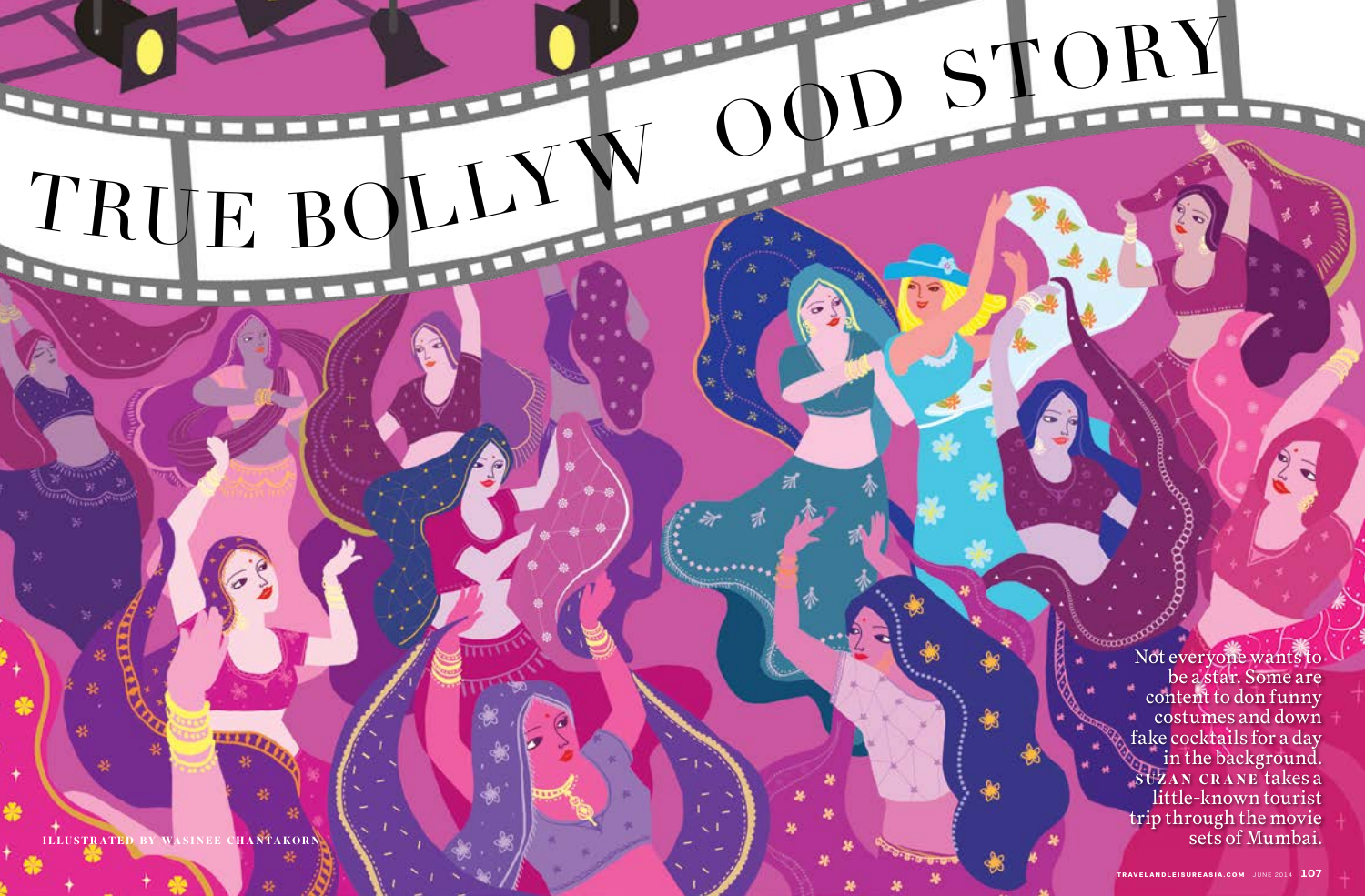

came to Mumbai to be discovered. Well, sort of. I actually came to India's most populous city to secure my fifteen seconds of fame as an extra in one of the approximately 1,000 Bollywood extravaganzas—twice Hollywood's output—that are churned out each year by the prolific fantasy factory. In this three-plus-billion-

dollar ann<br>regularly s<br>internatio dollar annual industry, Hindi filmmakers regularly seek foreign faces to provide international human wallpaper for scenes ostensibly shot in the likes of London, Dubai or Sydney. And I wanted to be among them. By bizarre happenstance, I'd had a brief flirtation with the fame monster several days earlier in, of all places, Kathmandu when, returning to Thamel district from a hair appointment, I walked smack into the filming of a music video by Nepali actor/comedian Hari Bansha Acharya. Next thing I knew, I was on set alongside four other pale foreigners dancing to a folk-inspired pop concoction lacing the sweet strings of a traditional *sarangi* with the *djimbe*'s percussive groove. It was catching. And left me keener than ever to clock additional screen time across the border in India, impending 14-hour workdays for a measly 500-rupee "fee" be damned.

I headed out my first Mumbai morning in the tourist enclave of Colaba—a favored haunt for recruiters—in the hopes of being noticed. Up and down the road behind the iconic Taj Mahal Palace Hotel I pranced. In front of the lowbrow Salvation Army Red Shield Guest House I preened. Through the Causeway and around India Gate I strutted. To no avail. Only touts trumpeting "good cheap room" paid me any heed. Clearly streetwalking was not to be my ticket through Bollywood's rarified gates.

So, I reached out to veteran "foreign models" guru Imran Giles, a fast-talking used-carsalesman sort who herds human scenery into many of Bollywood's biggest films. "I must get on set," I implored the hotshot agent. "What's in it for me?" he queried opportunistically. "*Your* fifteen seconds of fame in my story?" I offered. "Well, I actually need a favor," he countered in a machine-gun staccato. He needed 25 Westerners under 30, and he needed them in the next four hours for a shoot later that day on *Happy New Year*. While I was "age inappropriate" for the

blinged-out song-and-dance spectacle directed by [Farah Khan](http://en.wikipedia.org/wiki/Farah_Khan) and starring "King of Bollywood" Shahrukh Kahn, I was assured my moment of celluloid glory later in *Bombay Velvet*, a high-profile period opus featuring heartthrob Ranbir Kapoor, scion of an acting dynasty. But first, I had to deliver Giles's quota.

And so it happened that I became a Bollywood scout combing the streets for tourists who prized fleeting infamy, and perhaps a different insight into modern India, above monetary compensation. They were to receive about 500 rupees per day; I, 100 rupees per fair-haired head. Piece of cake assignment, I assumed. After all, I'm a friendly Western female slinging a benign pitch that usually began with "Excuse me, this might sound strange…" But I had more roles on offer than there were "suitable" foreigners wandering about, and guidebook warnings about shifty pavement pounders severely hindered my efforts. Eventually, however, I was able to corral 15 multinational travelers and off we went to Film City, center of the Bollywood universe. Through a heavily guarded entrance we encountered a second layer of security before reaching the inner sanctum, otherwise known as the soundstage. Cameras and phones were confiscated, the veil of secrecy enshrouding these costly colossal productions thick as a thundercloud.

Since I wasn't to be "acting" in this film—being "age inappropriate" and all—I killed time by learning a few Persian dance moves from a group of Iranian and Afghani extras culled from Pune's Middle Eastern student population, and practicing my Spanish with a Minorcan couple I'd drafted earlier near Colaba's renowned Leopold Café. I also gleaned some hot gossip and spicy Bollywood trivia, including the little-known fact that on-screen kisses were more passionately rendered prior to 1954, when India's Prime Minister Jawaharlal Nehru addressed complaints about the "corrupting influence" of "precocious sex habits" displayed in films. As for the heat quotient that may or may not ignite *Happy New Year*, I've no idea, as the bit I observed focused on a high-octane dance contest rather than any scripted relationship between Shahruhk Kahn and his comely co-star Deepika Padukone. I'll get back to you on the sizzle factor upon the film's Diwali (October 23) release.

As day turned into night and back into day again, enthusiasm among the juniors—as Bollywood refers to extras, who in this case were festooned in flamboyant getups that evoked a Michael Jackson video circa 1985—began to wane. Frustration and a few complaints filtered through the hazy studio, even among those earning 1,000 rupees daily and free accommodation in exchange for longer term commitments to the project. Lizzie, a young British backpacker in garish green sequins, was more sanguine. "I'm making some cash and the hotel is better than the hostel in which I'd been staying," she shrugged during her interminable, chai-fueled wait to be called on set. Still, despite the obvious tedium, I was eager to get my chance to be on camera. Two days later, it finally arrived.

the flamboyant GETUPS EVOKED A michael jackson video circa 1985